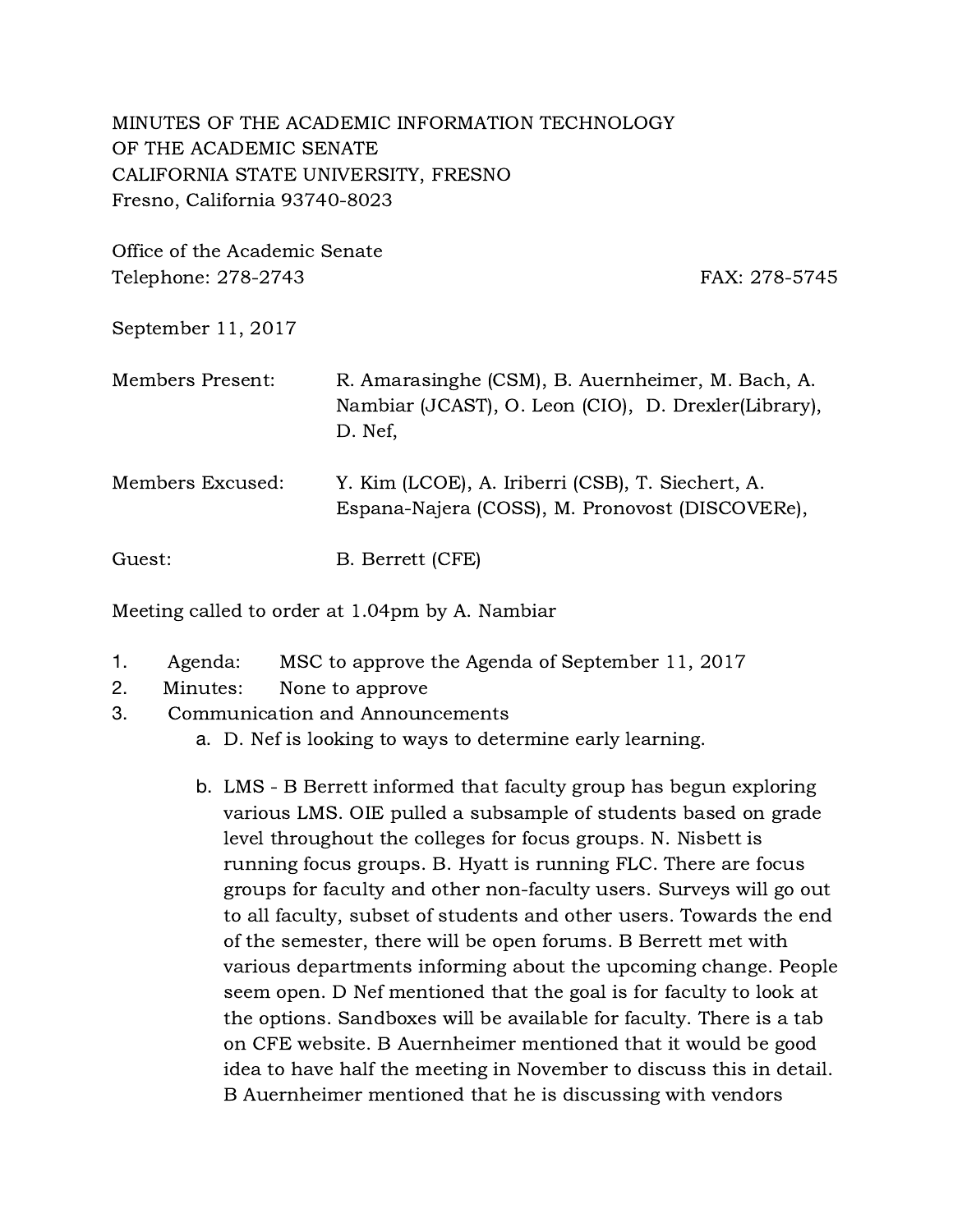about hosting, etc. O Leon mentioned that there are 2 years on the contract which is the timeline. B Auernheimer mentioned that 2018-19 might be the buffer year for transition.

- c. B Auernheimer mentioned that iClickers might be a good agenda item.
- d. R Amarasinghe inquired if there is a comprehensive list of software and labs. O Leon mentioned that the software would be on TS website. There is no central location for the labs. O Leon inquired if faculty are identifying a population for software it could be done through virtual labs. R Amarasinghe mentioned that nowadays classes are held in labs and hence students don't have access to labs. O leon mentioned if AIT could come up with options, TS could explore. R Amarasinghe mentioned that Department of Mathematics definitely needs something for software like Mathematica and Maple.
- 4. Technology Services O Leon
	- a. Network issues On Friday (Sep 08) morning, there was some network issues. There is intermittent slowness. TS is working with vendors - switches, firewalls, wireless access points - looking at different angles.
	- b. High level updates about strategic plan accomplishments in the past year will be circulated later. These are high-level updates.
	- c. Hackathon was an event where people have 24 hours to solve a real-world challenge. This was held in Spring. 100 students participated.
	- d. Hiring updates There is no issue with retaining talent. There have been a handful of turnovers. It has been challenging to recruit outsiders due to salary issues.
	- e. Leadership J Michael retired in May. B Barker accepted the permanent role of Director of Infrastructure. The next position is client-services area. The search for Client Services Director has been put off temporarily. B Barker is serving as interim director. He has around 40 people reporting to him across both positions. There is another position of Deputy CIO - It is an Administrative position. This position would be Chief Operating Officer type position who takes care of day-to-day activities.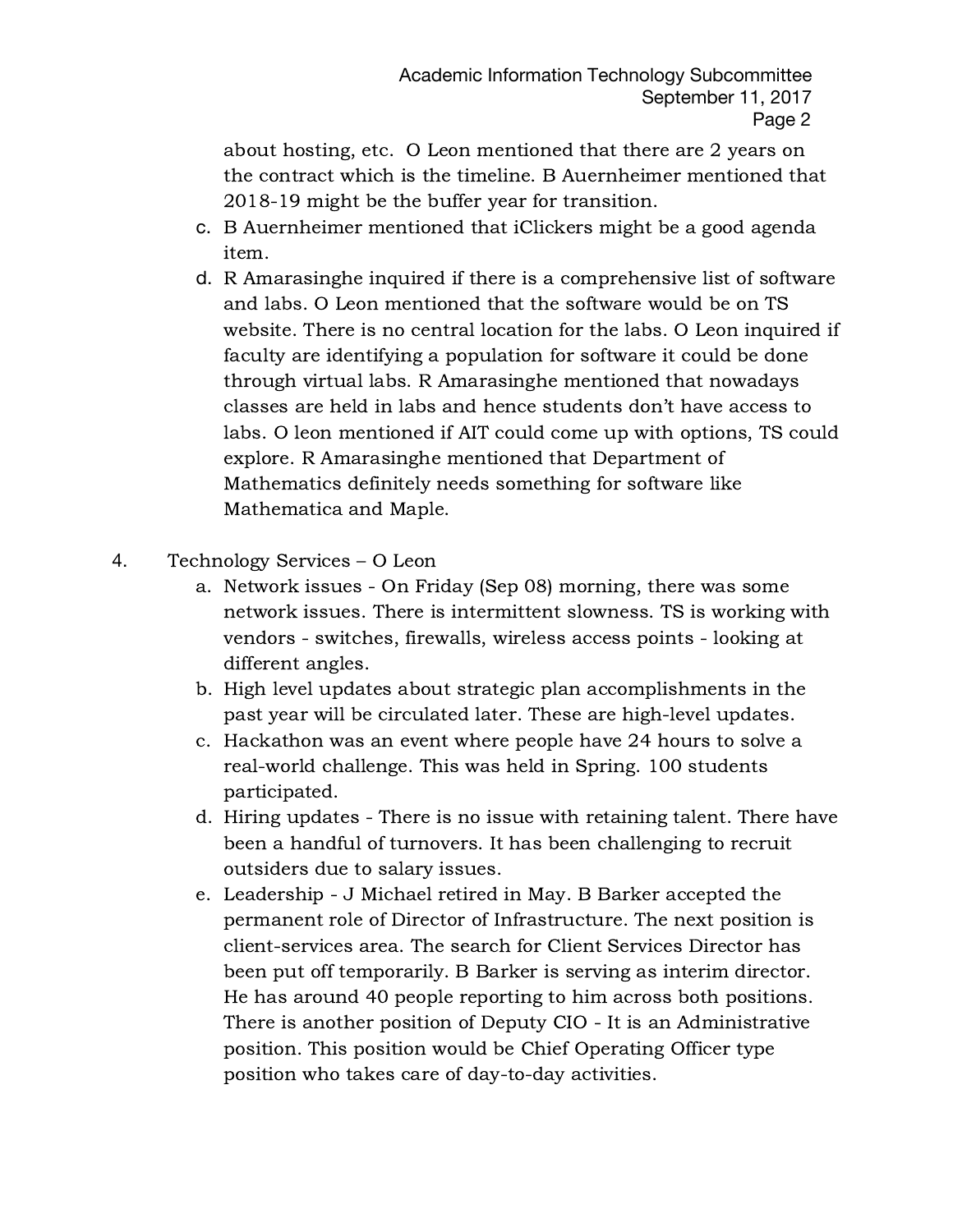- f. This year, work on strategic plan continues. This year, the focus would be on goals and metrics. There is plan to implement multi-factor authentication in a phased manner. There is an aggressive timeline to split human resources and student information system. There is a huge upgrade planned for that in Spring.
- g. A lot of great work on innovation is being done especially in the area of AR/VR/AI.
- h. Working with a group to determine computing needs around campus.
- i. Strengthening efforts on shared governance. The project management office is growing and the architecture group is also growing as well. A master project list will be ready later this week.
- j. FLP Program Moving from a 3-year to 4-year refresh. Monitors and accessories every 6 years. Will continue to have exception process that Deans and Associate Deans are aware of.
- 5. Center for Faculty Excellence B Berrett
	- a. None
- 5. Membership
	- a. There is need to look into the original charge and explore. AP&P needs to appoint representatives from all colleges.
- 6. Computer Configuration
	- a. The link to computer requirements is missing from both bookstore and TS websites. The link on the financial aid page is also not working - D Nef to look into.
	- b. Need to check if it is still on the catalog.
	- c. Need a standard configuration for students. There might be different expectations for colleges as well.
	- d. Communicate to students about expectations perhaps Dog Day flyers.
	- e. There needs to be an distinction between what students are expected and what University provides.
- 7. Old Business none
	- a.